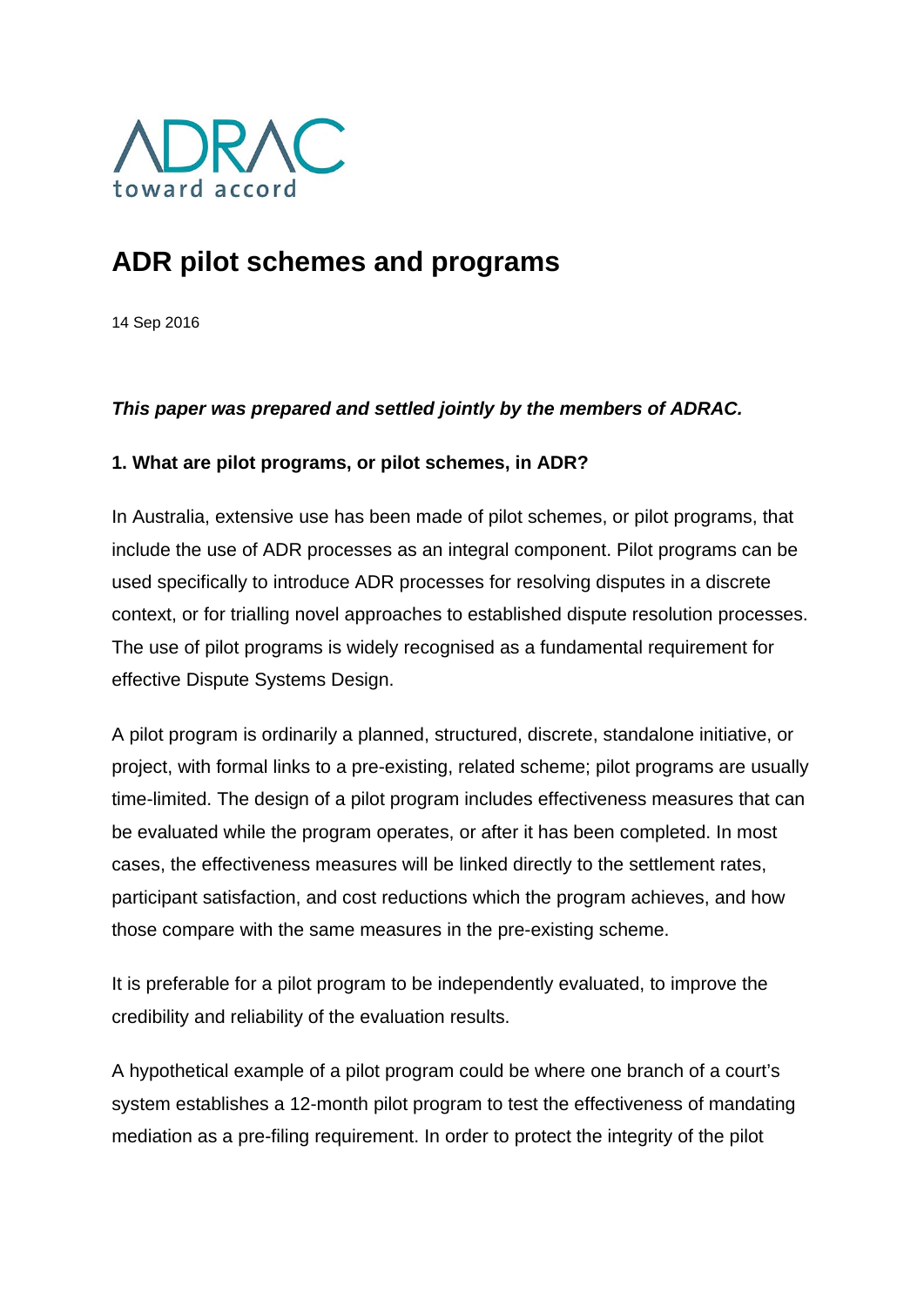program and of its evaluation results, some decisions would need be made beforehand and included in its design. For example:

- Who in the court system would be authorised to mandate mediation within the pilot program (e.g. registrars, magistrates, and/or judges)?
- How would litigants be notified about the pilot?
- Would litigants be able to opt out of participation in the pilot if they did not want to participate?
- What effectiveness measures would be incorporated in the pilot?
- What sort of data would need to be gathered in order to evaluate the effectiveness of the pilot program?
- What would be the baseline below which the pilot would be deemed to be ineffective, and above which it would be deemed to be effective?
- Who would collect the data  $-$  and how would it be gathered (e.g. through written questionnaires, through structured or semi-structured or unstructured interviews, through focus groups, through direct observation of ADR processes, through access to court records, etc)?
- What levels of consent, confidentiality and ethics approval would be required to ensure fully informed participation by litigants?
- What would happen to the evaluation results and any evaluation report (e.g. would they be publicly available, or have limited availability, or be restricted only to key personnel)?
- Based on the evaluation of the pilot program, how feasible would it be to formalise its operation?

# **2. Why are pilot programs important for ADR and its development?**

Pilot programs have been instrumental in introducing ADR processes into new areas, both in Australia and overseas. For example, pilot programs have resulted in a wide range of ADR processes that:

- operate either in association with, or parallel to, courts and tribunals;
- operate within various parts of the justice system to provide restorative justice processes;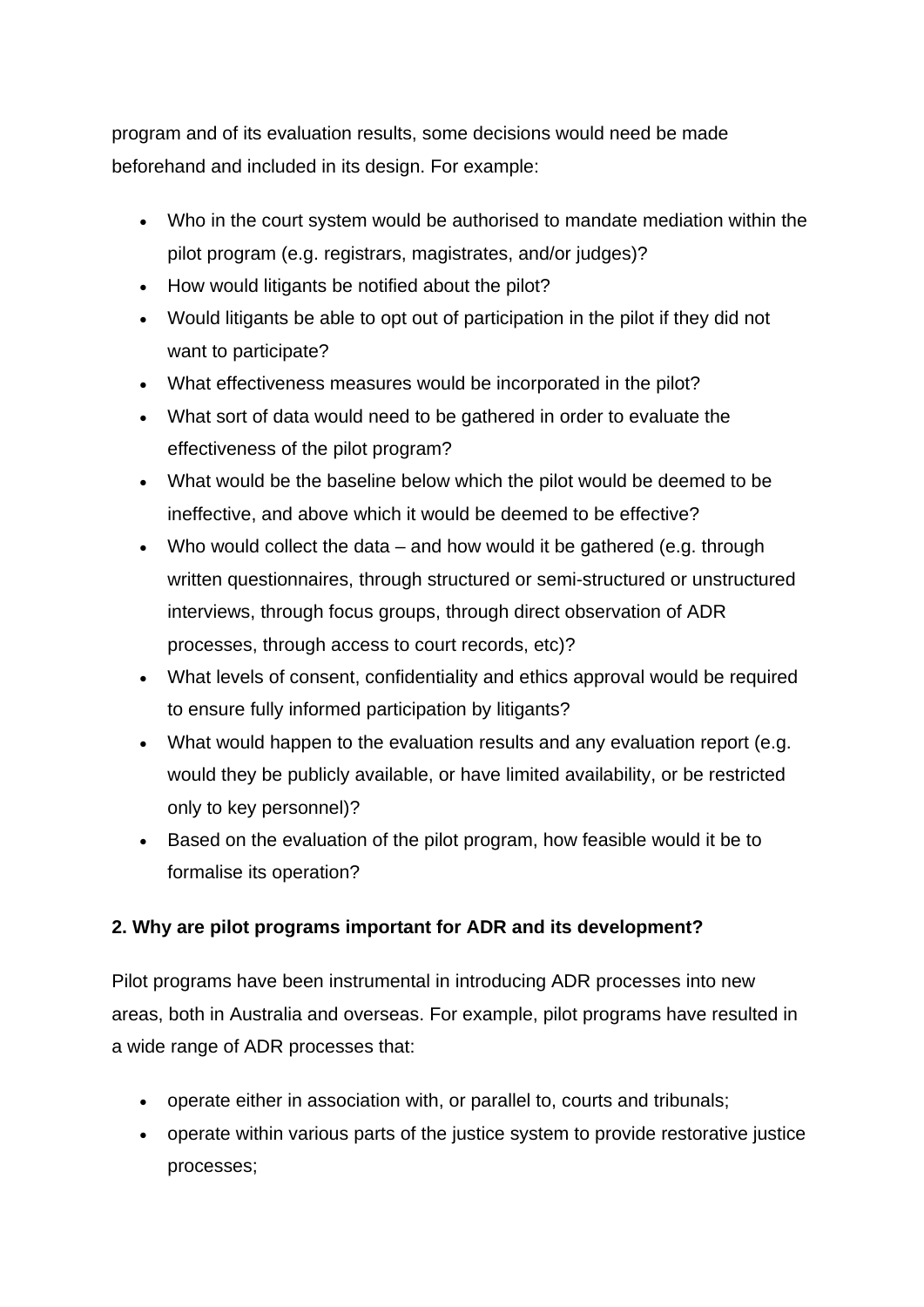- operate either in-house or externally to address many forms of workplace dispute; and
- operate within indigenous communities, using indigenous practitioners, to enable culturally sensitive and appropriate dispute resolution processes.

## **3. What are some examples of pilot programs in Australia?**

**1987:** The Federal Court of Australia conducted a Pilot Mediation Program in Sydney.

**1991-92:** The Administrative Appeals Tribunal (Commonwealth) conducted a Pilot Mediation Program in several jurisdictions.

**1992:** The Family Court of Australia conducted a Pilot Mediation Program at its NSW and South Australian Registries.

**1991 - 1992:** Settlement and Resolutions Weeks were introduced in NSW (October 1991), Queensland (January 1992), and Western Australia (November 1992), with each event being actively supported by its local Law Society. Settlement, or Resolutions, Week provided *pro bono* mediation services in association with the court system; the programs provided a ready source of ADR evaluation data that was accessed by many students of ADR.

**1994 and 1995:** Two pilots were conducted of innovative approaches to juvenile offenders; in the ACT, the diversionary conferencing program, the Re-Integrative Shaming Experiment (RISE); and, in Victoria, the Victoria Youth Justice Group Conferencing; these were pivotal to the development of Restorative Justice processes in Australia.

**2001:** The Columbus Project – a pilot program initiated by the Family Court of Western Australia that trialled the use of ADR as a case management tool in situations involving allegations of violence and/or abuse in families; it led to ongoing interdisciplinary research and relevant professional education.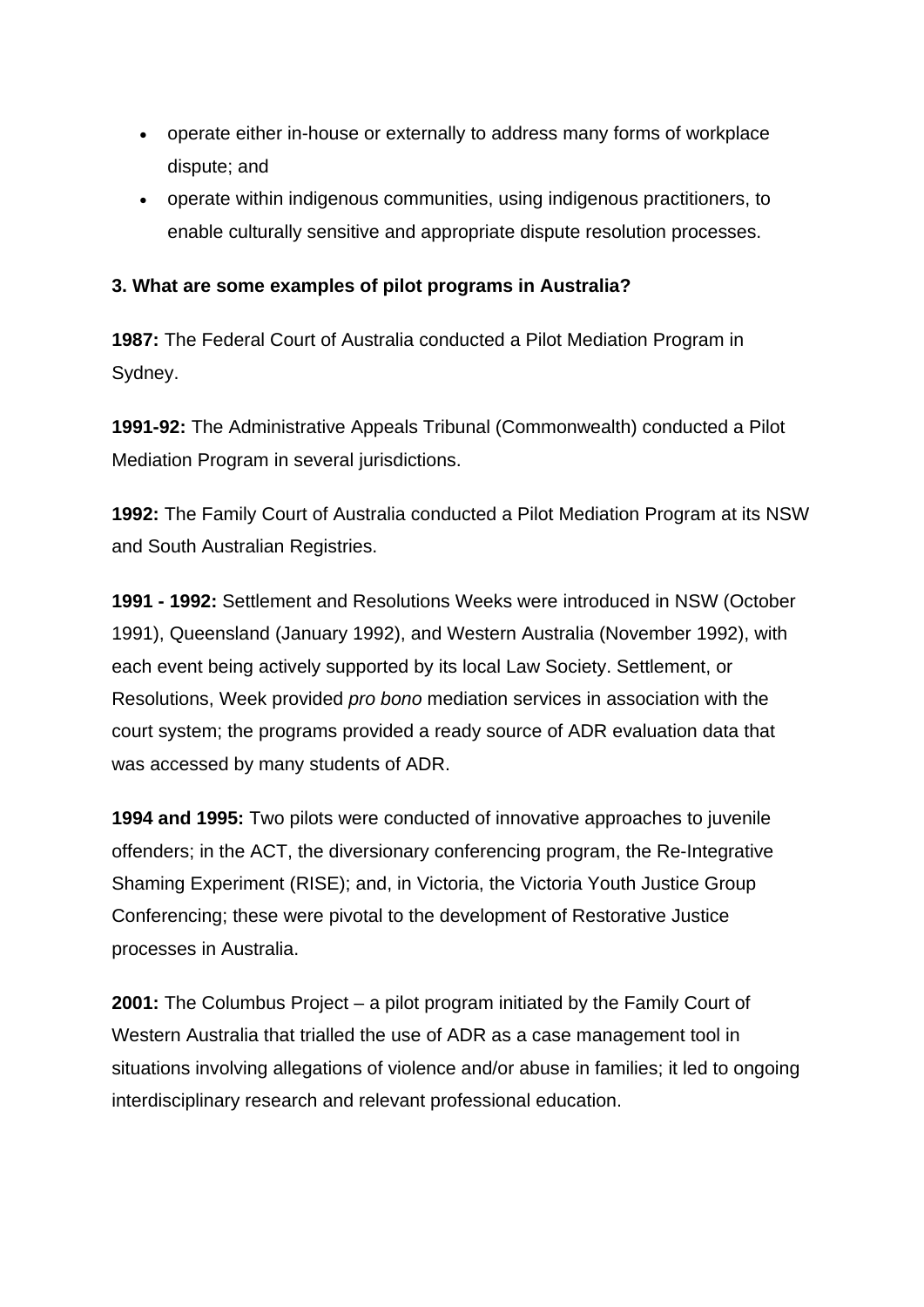**2005:** The American Arbitration Association conducted a pilot mediation program for insurance disputes arising from the effects of Hurricane Katrina (New Orleans, USA); parties to the mediations were insurers and policy holders.

**2010:** Magistrates Court, Victoria initiated three pilot programs: early neutral evaluation to be conducted by a magistrate; a pilot of mandatory mediation; and a pilot to test the effectiveness of using mediation only for specific types of court matters.

**2011:** Family Group Conferencing – a pilot program arising from an enquiry into the operations of the care and protection of children in NSW; the program evaluated the use of ADR processes within the child protection system in NSW.

**1991 – present day:** A range of pilot programs has been developed for use in indigenous communities, especially in the Northern Territory, Queensland, and NSW.1 The purpose of the programs has been to develop processes and services that are sensitive to indigenous cultural and social needs, especially where these have been damaged by intra-community disputes and social disintegration; some of the programs have also sought to provide a means of incorporating aspects of both indigenous law and court-based law. The programs have sought to use indigenous practitioners and to create indigenous-specific ADR processes. Examples of these programs include: The Sunrise East Arnhem Mediation Project (SEAM - Northern Territory), the Aboriginal and Torres Strait Islander Family Mediation Program (ATSIFAM – NSW), the Ponki Mediation Project (Northern Territory), and the Legal Aid Queensland Indigenous Family Conferencing Program (Queensland). On the whole, evaluations of these programs have demonstrated high levels of cost benefit and social empowerment for the subject communities.

**1960s and 1970s:** In the USA, the use of mediation to reduce community division arising as a result of the policy of desegregation of schools, and the busing of students to desegregated schools. Although this was not a structured, planned pilot program, it is widely credited with having been the birthplace of modern mediation – and it is also widely accepted to have been unsuccessful in its objective of community repair.